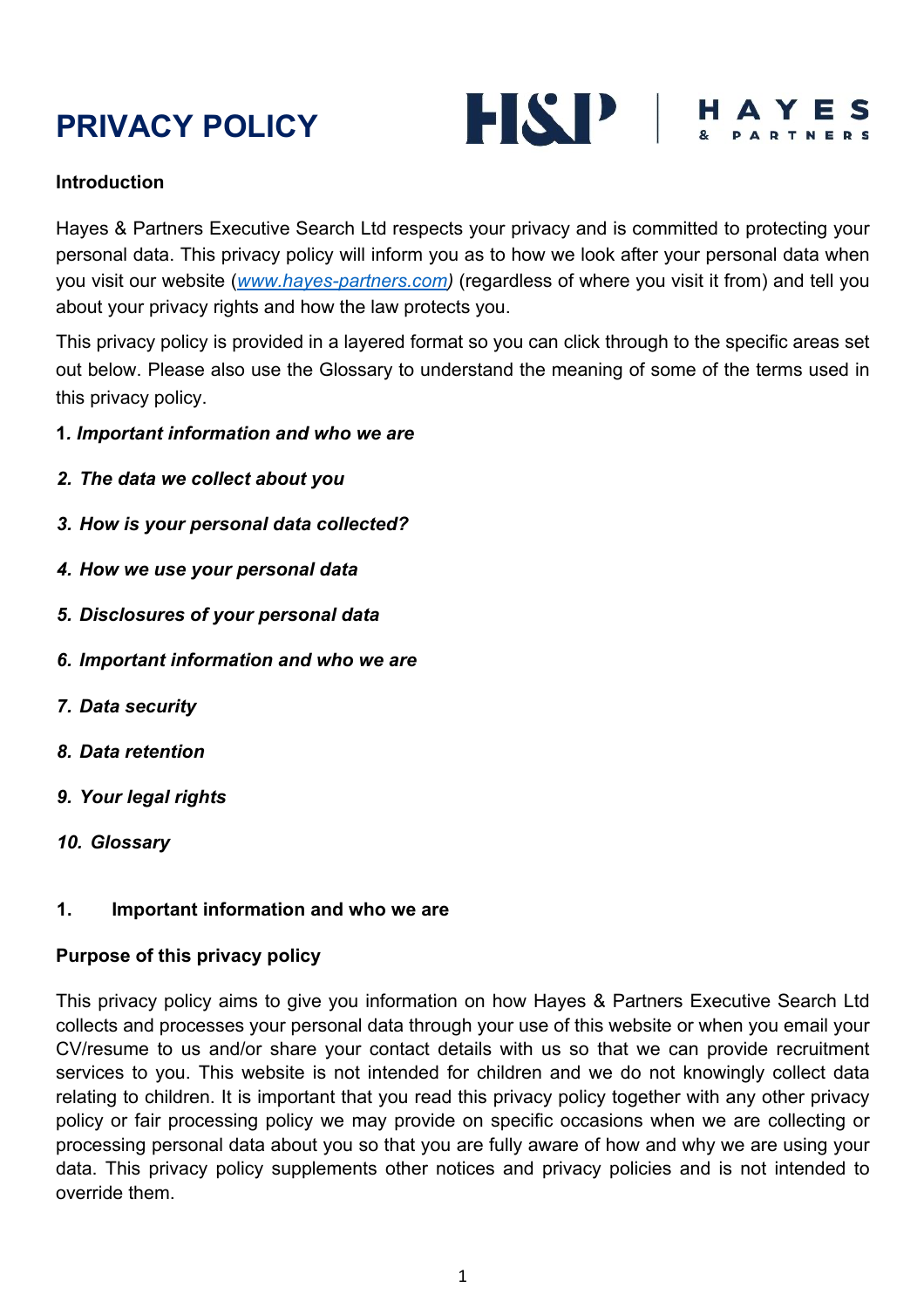## **Controller**

Hayes & Partners Executive Search Ltd is the controller and responsible for your personal data (referred to as "we", "us" or "our" in this privacy policy").

We have appointed a data privacy manager who is responsible for overseeing questions in relation to this privacy policy. If you have any questions about this privacy policy, including any requests to exercise *your legal rights*, please contact the data privacy manager using the details set out below.

#### **Contact details**

If you have any questions about this privacy policy or our privacy practices, please contact our data privacy manager in the following ways:

Full name of legal entity: Hayes & Partners Executive Search Ltd

Email address: info@hayes-partners.com

Postal address: Hayes & Partners, 40 Basinghall Street, London, EC2V 5DE

Telephone number: 44 (0) 20 3978 1010

You have the right to make a complaint at any time to the Information Commissioner's Office (ICO), the UK supervisory authority for data protection issues (*www.ico.org.uk*). We would, however, appreciate the chance to deal with your concerns before you approach the ICO so please contact us in the first instance.

## **Changes to the privacy policy and your duty to inform us of changes**

We keep our privacy policy under regular review. It is important that the personal data we hold about you is accurate and current. Please keep us informed if your personal data changes during your relationship with us.

## **Third-party links**

This website may include links to third-party websites, plug-ins and applications. Clicking on those links or enabling those connections may allow third parties to collect or share data about you. We do not control these third-party websites and are not responsible for their privacy statements. When you leave our website, we encourage you to read the privacy policy of every website you visit.

#### **2. The data we collect about you**

Personal data, or personal information, means any information about an individual from which that person can be identified. It does not include data where the identity has been removed (anonymous data).

We may collect, use, store and transfer different kinds of personal data about you which we have grouped together as follows:

• **Identity Data** includes first name, last name, title, date of birth and gender.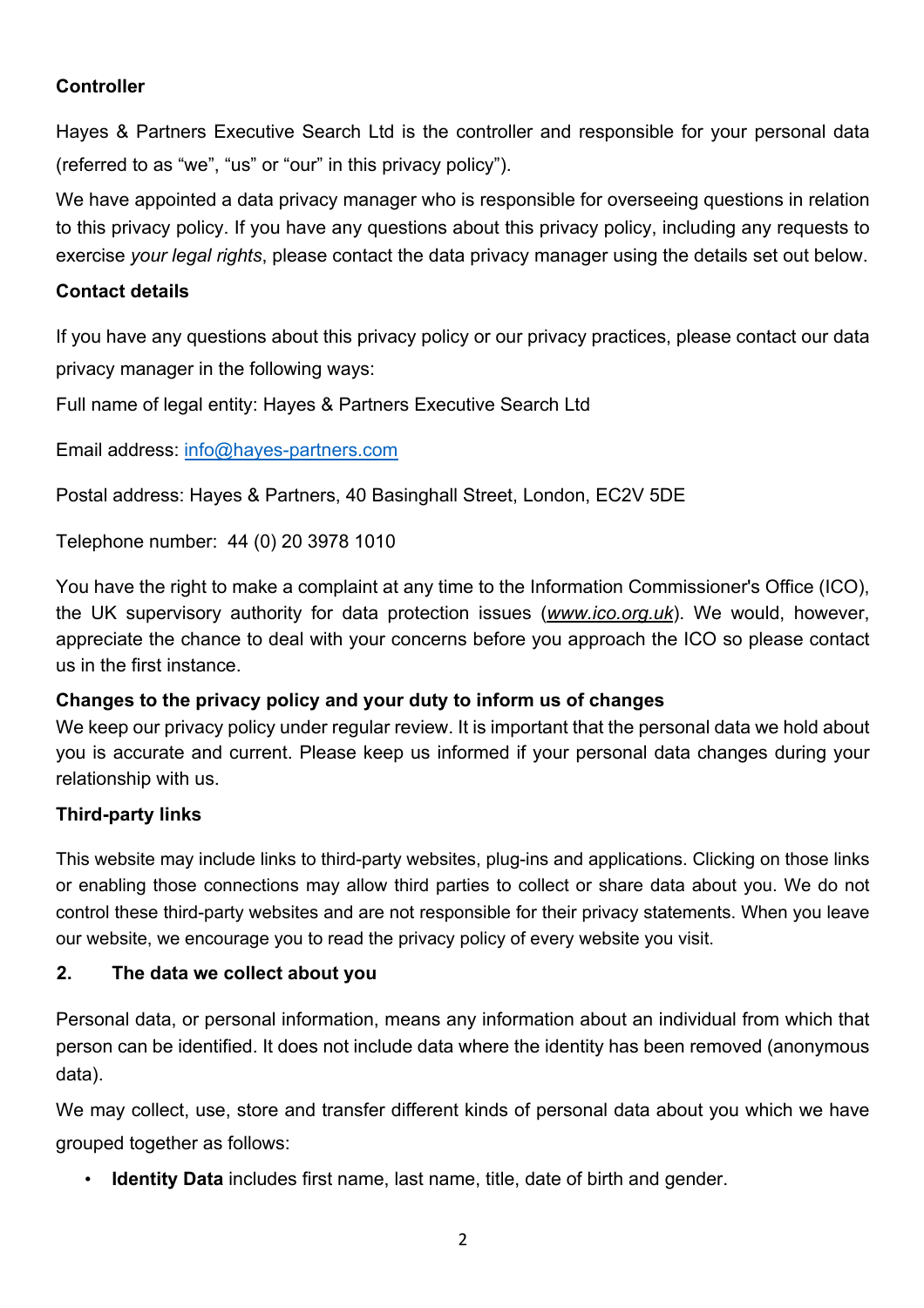- **Contact Data** includes postal address, email address and telephone numbers.
- **Financial Data** includes bank account and payment card details.
- **Transaction Data** includes details about payments to and from you and other details of services you have purchased from us.
- **Technical Data** includes internet protocol (IP) address, browser type and version, time zone setting and location, browser plug-in types and versions, operating system and platform, and other technology on the devices you use to access this website.
- **Profile Data** includes your CV/resume and any feedback responses that you may provide to us.
- **Usage Data** includes information about how you use our website and services.
- **Marketing and Communications Data** includes your preferences in receiving marketing from us and our third parties and your communication preferences.

We also collect, use and share **Aggregated Data** such as statistical or demographic data for any purpose. Aggregated Data could be derived from your personal data but is not considered personal data in law as this data will **not** directly or indirectly reveal your identity. For example, we may aggregate your Usage Data to calculate the percentage of users accessing a specific website feature. However, if we combine or connect Aggregated Data with your personal data so that it can directly or indirectly identify you, we treat the combined data as personal data which will be used in accordance with this privacy policy.

We do not collect any **Special Categories of Personal Data** about you (this includes details about your race or ethnicity, religious or philosophical beliefs, sex life, sexual orientation, political opinions, trade union membership, information about your health, and genetic and biometric data). Nor do we collect any information about criminal convictions and offences.

# **If you fail to provide personal data**

Where we need to collect personal data by law, or under the terms of a contract we have with you, and you fail to provide that data when requested, we may not be able to perform the contract we have or are trying to enter into with you (for example, to provide you with recruitment services). In this case, we may have to cancel a service you have with us but we will notify you if this is the case at the time.

## **3. How is your personal data collected?**

We use different methods to collect data from and about you including through:

• **Direct interactions.** You may give us your Identity, Contact and Financial Data by filling in forms or by corresponding with us by telephone, email or otherwise. This includes personal data you provide when you:

send your CV/resume to us in order to register for our recruitment services;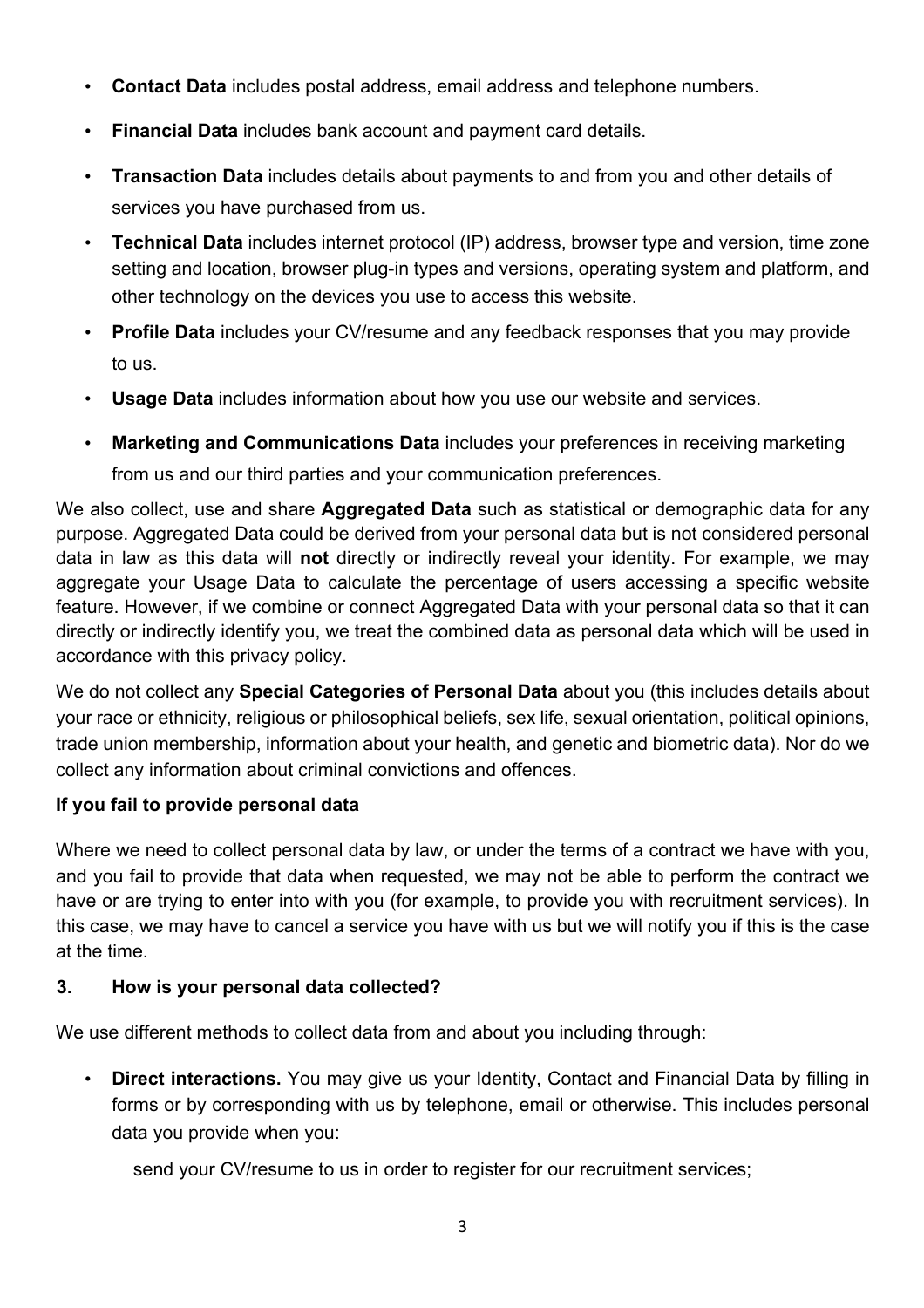- interact with us via LinkedIn and other professional networking media;
- request marketing to be sent to you;
- give us feedback or contact us.
- **Automated technologies or interactions.** As you interact with our website, we will automatically collect Technical Data about your equipment, browsing actions and patterns. We collect this personal data by using cookies and other similar technologies. Please see our cookie policy for further details.
- **Third parties or publicly available sources.** We will receive personal data about you from various third parties and publicly available sources such as www.linkedin.com If you intend to give us personal data about a third person, for example in order to make a candidate referral to us, you are responsible for ensuring that you comply with any obligation and consent obligations under applicable data protection laws. In so far as required by applicable data protection laws, you must ensure that you have their prior, informed, unambiguous and freely given consent to do so and that you explain to them how we use their personal information or direct them to read this privacy policy.

## **4. How we use your personal data**

We will only use your personal data when the law allows us to. Most commonly, we will use your personal data in the following circumstances:

- Where we need to perform the contract we are about to enter into or have entered into with you.
- Where it is necessary for our legitimate interests (or those of a third party) and your interests and fundamental rights do not override those interests.
- Where we need to comply with a legal obligation.

Please see the table below to find out more about the types of lawful basis that we will rely on to process your personal data.

Generally, we do not rely on consent as a legal basis for processing your personal data although we will get your consent before sending third party direct marketing communications to you via email. You have the right to withdraw consent to marketing at any time by Contact details*.*

#### **Purposes for which we will use your personal data**

We have set out below, in a table format, a description of all the ways we plan to use your personal data, and which of the legal bases we rely on to do so. We have also identified what our legitimate interests are where appropriate.

Note that we may process your personal data for more than one lawful ground depending on the specific purpose for which we are using your data. Please *contact us* if you need details about the specific legal ground we are relying on to process your personal data where more than one ground has been set out in the table below.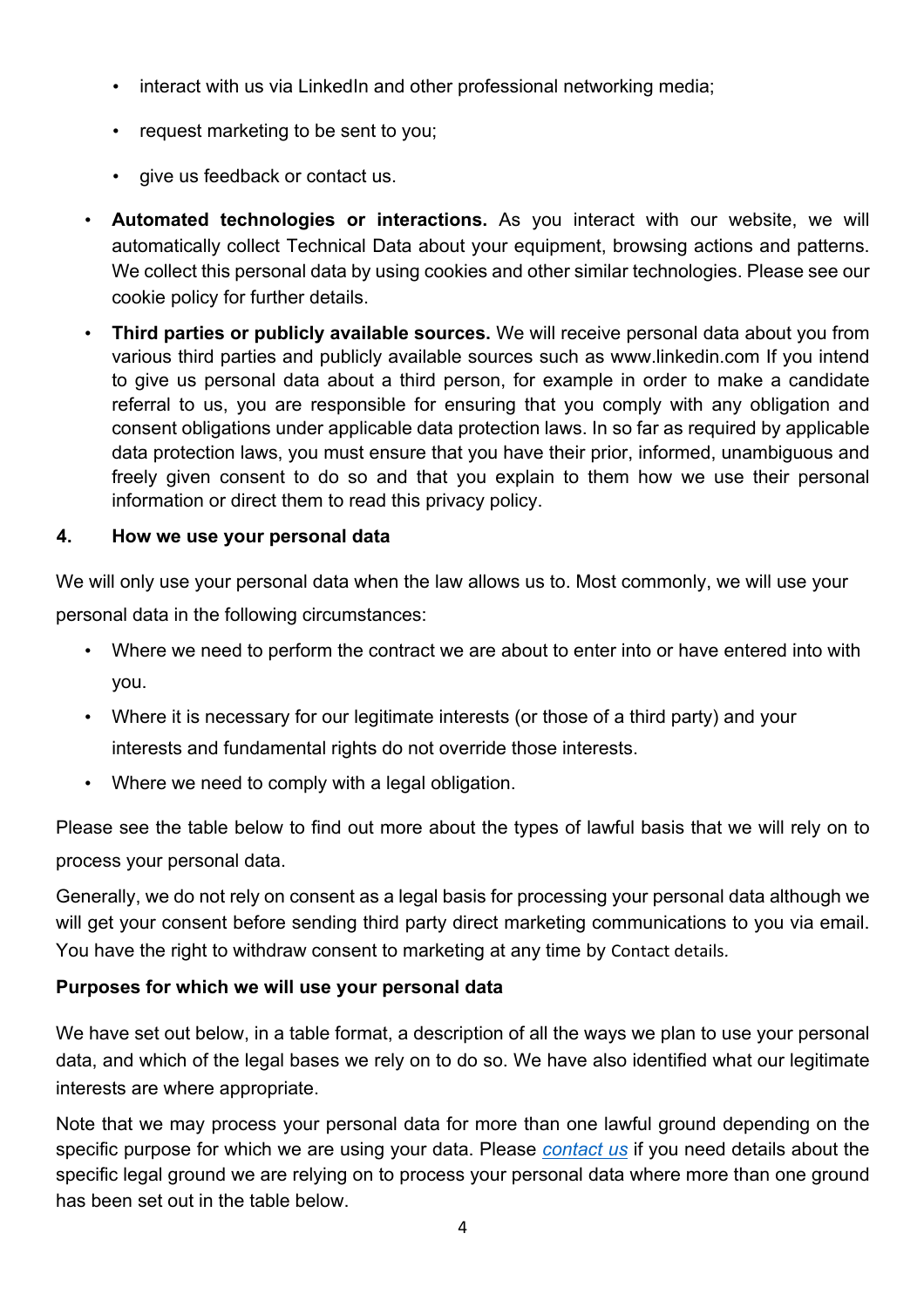| <b>Purpose/Activity</b>                                    | <b>Type of data</b>                |     | Lawful<br>basis<br>for<br>processing                          |
|------------------------------------------------------------|------------------------------------|-----|---------------------------------------------------------------|
|                                                            |                                    |     | including basis of legitimate interest                        |
| To on board you as a new client                            | (a) Identity                       |     | Performance of a contract with you                            |
| or candidate                                               | (b) Contact                        |     |                                                               |
| To process and perform client                              | (a) Identity                       |     | (a) Performance of a contract with you                        |
| requests for services including:                           | (b) Contact                        |     | (b) Necessary for our legitimate                              |
| (a) Manage payments, fees and                              | (c) Financial                      |     | interests (to recover debts due to us)                        |
| charges                                                    | (d) Transaction                    |     |                                                               |
| (b) Collect and recover money                              | Marketing<br>(e)                   | and |                                                               |
| owed to us                                                 | Communications                     |     |                                                               |
| our relationship<br>$\overline{To}$ manage                 | (a) Identity                       |     | (a) Performance of a contract with you                        |
| with you which will include:                               | (b) Contact                        |     | (b) Necessary to comply with a legal                          |
| Notifying<br>(a)<br>about<br>you                           | (c) Profile                        |     | obligation                                                    |
| changes to our terms or privacy                            | (d)<br>Marketing                   | and | (c) Necessary for our legitimate                              |
| policy                                                     | Communications                     |     | interests (to keep our records updated                        |
| (b) Asking you to leave a                                  |                                    |     | and to study how clients or candidates                        |
| review or take a survey                                    |                                    |     | use our services)                                             |
| To administer and protect our                              | (a) Identity                       |     | (a) Necessary for our legitimate                              |
| this<br>business and                                       | website (b) Contact                |     | interests (for running our business,                          |
| troubleshooting,<br>(including                             | (c) Technical                      |     | provision of administration and IT                            |
| data analysis, testing, system                             |                                    |     | services, network security, to prevent                        |
| maintenance,<br>support,                                   |                                    |     | fraud and in the context of a business                        |
| reporting and hosting of data)                             |                                    |     | reorganisation or group restructuring                         |
|                                                            |                                    |     | exercise)                                                     |
|                                                            |                                    |     | (b) Necessary to comply with a legal                          |
|                                                            |                                    |     | obligation                                                    |
| To deliver relevant website (a) Identity                   |                                    |     | Necessary for our legitimate interests                        |
| content and advertisements to                              | (b) Contact                        |     | (to study how clients or candidates use                       |
| you and measure or understand                              | (c) Profile                        |     | our services, to develop them, to grow<br>our business and to |
| effectiveness<br>of<br>the                                 | the (d) Usage                      |     | inform our<br>marketing strategy)                             |
| advertising we serve to you                                | (e)<br>Marketing<br>Communications | and |                                                               |
|                                                            |                                    |     |                                                               |
|                                                            | (f) Technical                      |     | Necessary for our legitimate interests                        |
| To use data analytics to<br>improve our website, services, | (a) Technical<br>(b) Usage         |     | (to define types of clients or candidates                     |
| marketing, client or candidate                             |                                    |     | for our services, to keep our website                         |
| relationships and experiences                              |                                    |     | updated and relevant, to develop our                          |
|                                                            |                                    |     | business and to inform our marketing                          |
|                                                            |                                    |     |                                                               |
|                                                            | and a) Identity                    |     | strategy)<br>Necessary for our legitimate interests           |
| suggestions<br>make<br>To<br>recommendations to you about  | (b) Contact                        |     | (to develop our services and grow our                         |
| services that may be of interest                           | (c) Technical                      |     | business)                                                     |
| to you                                                     | (d) Usage                          |     |                                                               |
|                                                            | (e) Profile                        |     |                                                               |
|                                                            | Marketing<br>(f)                   | and |                                                               |
|                                                            |                                    |     |                                                               |
|                                                            | Communications                     |     |                                                               |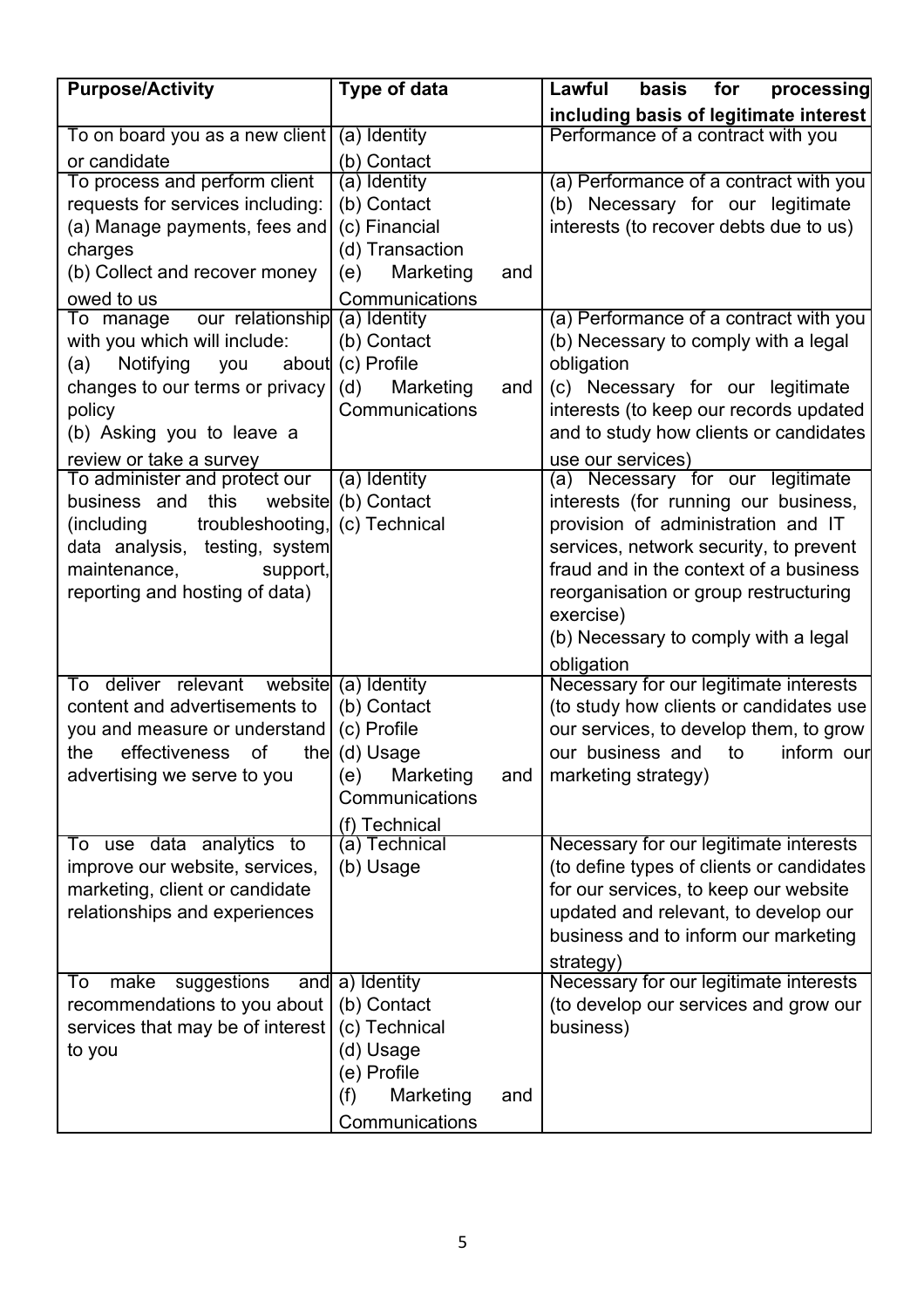## **Marketing**

We strive to provide you with choices regarding certain personal data uses, particularly around marketing and advertising.

We may use your Identity, Contact, Technical, Usage and Profile Data to form a view on what we think you may want or need, or what may be of interest to you. This is how we decide which services and offers may be relevant for you (we call this marketing).

You will receive marketing communications from us if you have requested information or recruitment services from us and you have not opted out of receiving that marketing.

## **Third-party marketing**

We will get your express opt-in consent before we share your personal data with any third party for marketing purposes.

#### **Opting out**

You can ask us or third parties to stop sending you marketing messages at any time by following the opt-out links on any marketing message sent to you or by *contacting us.*

Where you opt out of receiving these marketing messages, this will not apply to personal data provided to us as a result of a service experience or other transactions.

#### **Cookies**

You can set your browser to refuse all or some browser cookies, or to alert you when websites set or access cookies. If you disable or refuse cookies, please note that some parts of this website may become inaccessible or not function properly. For more information about the cookies we use, please see our cookie policy.

## **Change of purpose**

We will only use your personal data for the purposes for which we collected it, unless we reasonably consider that we need to use it for another reason and that reason is compatible with the original purpose. If you wish to get an explanation as to how the processing for the new purpose is compatible with the original purpose, please *contact us.*

If we need to use your personal data for an unrelated purpose, we will notify you and we will explain the legal basis which allows us to do so.

Please note that we may process your personal data without your knowledge or consent, in compliance with the above rules, where this is required or permitted by law.

## **5. Disclosures of your personal data**

We may share your personal data with the parties set out below for the purposes set out in the table above.

• External Third Parties as set out in the Glossary.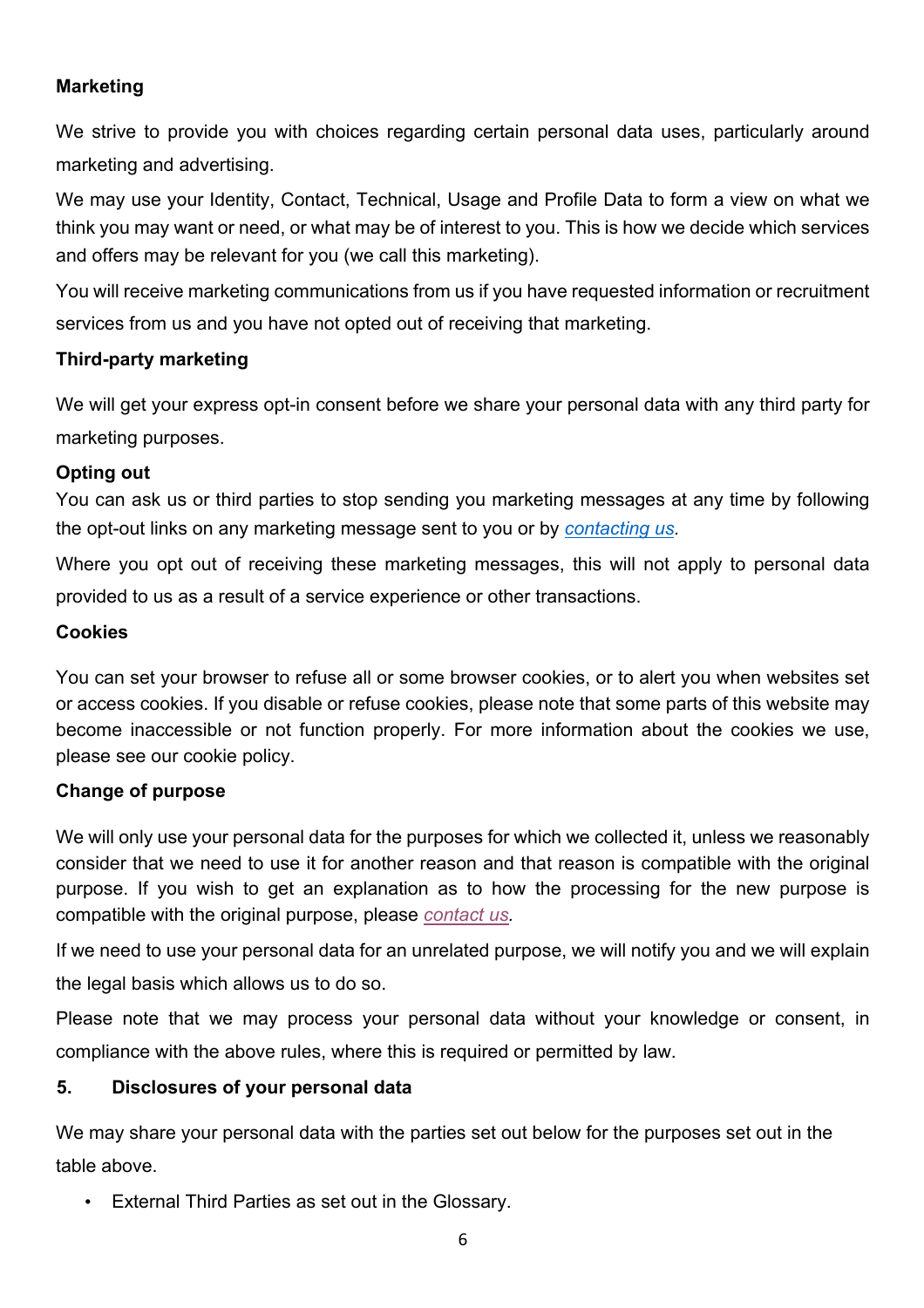• Third parties to whom we may choose to sell, transfer or merge parts of our business or our assets. Alternatively, we may seek to acquire other businesses or merge with them. If a change happens to our business, then the new owners may use your personal data in the same way as set out in this privacy policy.

We require all third parties to respect the security of your personal data and to treat it in accordance with the law. We do not allow our third-party service providers to use your personal data for their own purposes and only permit them to process your personal data for specified purposes and in accordance with our instructions.

#### **6. International transfers**

We will only transfer your personal data to External Third Parties located outside the European Economic Area if such third party:

- is located in a country that has been deemed to provide an adequate level of protection for personal data by the European Commission; or
- has agreed to provide all protections to your personal data as required by applicable data protection laws in accordance with a specific written contract approved by the European **Commission**
- is part of the Privacy Shield (if located in the USA).

Please *contact us* if you want further information on the specific mechanism used by us when transferring your personal data out of the EEA.

## **7. Data security**

We have put in place appropriate security measures to prevent your personal data from being accidentally lost, used or accessed in an unauthorised way, altered or disclosed. In addition, we limit access to your personal data to those employees, agents, contractors and other third parties who have a business need to know. They will only process your personal data on our instructions and they are subject to a duty of confidentiality.

We have put in place procedures to deal with any suspected personal data breach and will notify you and any applicable regulator of a breach where we are legally required to do so.

#### **8. Data retention**

## **How long will you use my personal data for?**

We will only retain your personal data for as long as reasonably necessary to fulfil the purposes we collected it for, including for the purposes of satisfying any legal, regulatory, tax, accounting or reporting requirements. We may retain your personal data for a longer period in the event of a complaint or if we reasonably believe there is a prospect of litigation in respect to our relationship with you.

To determine the appropriate retention period for personal data, we consider the amount, nature and sensitivity of the personal data, the potential risk of harm from unauthorised use or disclosure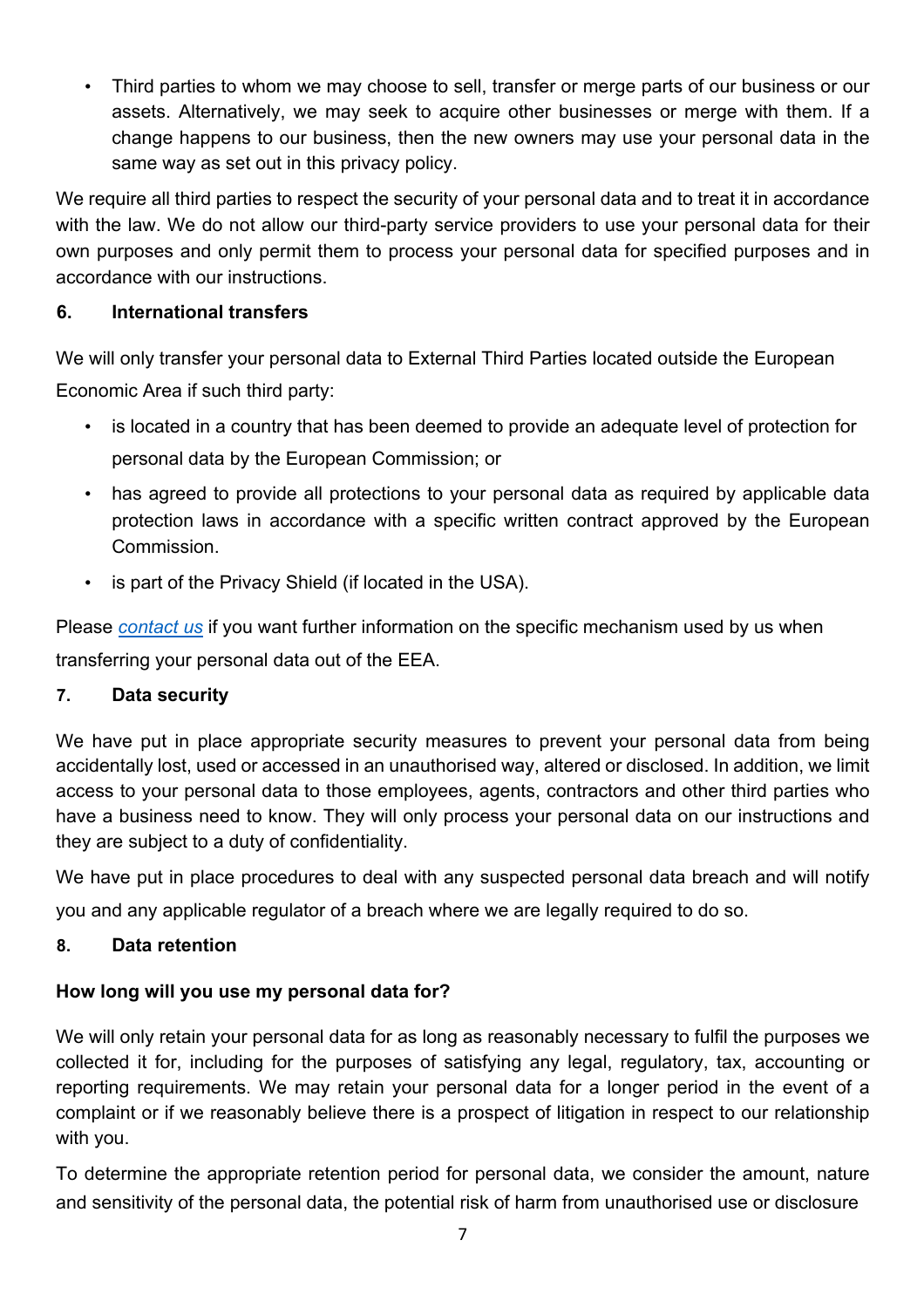of your personal data, the purposes for which we process your personal data and whether we can achieve those purposes through other means, and the applicable legal, regulatory, tax, accounting or other requirements.

In some circumstances you can ask us to delete your data: *Your legal rights* below for further information. We may anonymise your personal data (so that it can no longer be associated with you) for research or statistical purposes, in which case we may use this information indefinitely without further notice to you.

#### **9. Your legal rights**

Under certain circumstances, you have rights under data protection laws in relation to your personal data. Please contact us if you wish to understand these rights further.

- Request access to your personal data.
- Request correction of your personal data.
- Request erasure of your personal data.
- Object to processing of your personal data.
- Request restriction of processing your personal data.
- Request transfer of your personal data.
- Right to withdraw consent.

If you wish to exercise any of the rights set out above, please contact us.

#### **No fee usually required**

You will not have to pay a fee to access your personal data (or to exercise any of the other rights). However, we may charge a reasonable fee if your request is clearly unfounded, repetitive or excessive. Alternatively, we could refuse to comply with your request in these circumstances.

#### **What we may need from you**

We may need to request specific information from you to help us confirm your identity and ensure your right to access your personal data (or to exercise any of your other rights). This is a security measure to ensure that personal data is not disclosed to any person who has no right to receive it. We may also contact you to ask you for further information in relation to your request to speed up our response.

#### **Time limit to respond**

We try to respond to all legitimate requests within one month. Occasionally it could take us longer than a month if your request is particularly complex or you have made a number of requests. In this case, we will notify you and keep you updated.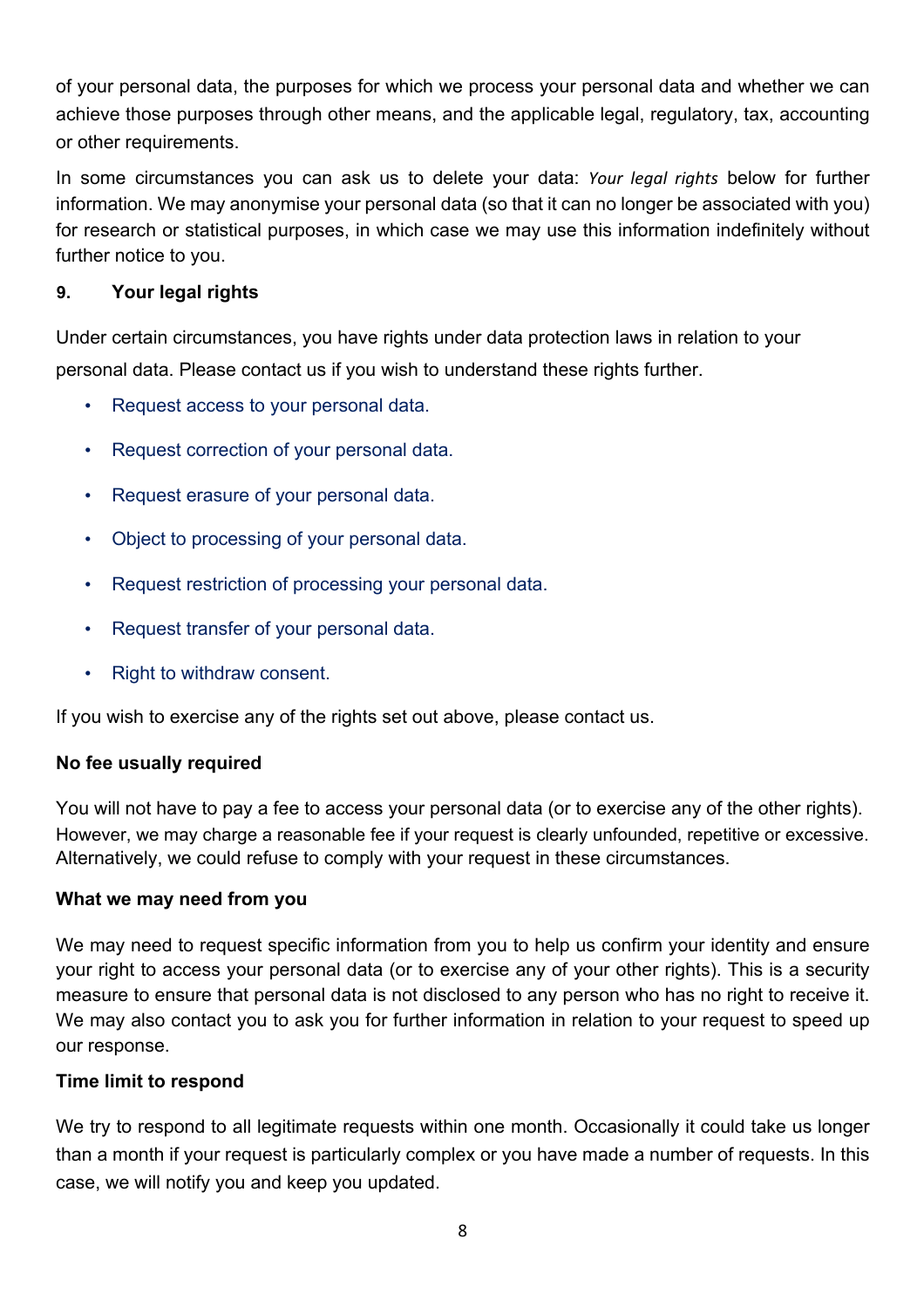#### **10. Glossary**

## **LAWFUL BASIS**

**Legitimate Interest** means the interest of our business in conducting and managing our business to enable us to give you the best service and the best and most secure experience. We make sure we consider and balance any potential impact on you (both positive and negative) and your rights before we process your personal data for our legitimate interests. We do not use your personal data for activities where our interests are overridden by the impact on you (unless we have your consent or are otherwise required or permitted to by law). You can obtain further information about how we assess our legitimate interests against any potential impact on you in respect of specific activities by contacting us.

**Performance of Contract** means processing your data where it is necessary for the performance of a contract to which you are a party or to take steps at your request before entering into such a contract.

**Comply with a legal obligation** means processing your personal data where it is necessary for compliance with a legal obligation that we are subject to.

#### **THIRD PARTIES**

#### **External Third Parties**

- Service providers acting as processors who provide IT and system administration services.
- Integra Back Office Solutions Ltd as processors who provide accountancy services.
- Strategies Express Ltd as processors who provide website development services.
- 8x8, Inc. as processors who provide business telecommunications services.
- Bullhorn Inc. as processors who provide relationship management software.
- Professional advisers acting as processors or joint controllers including lawyers, bankers, auditors and insurers.
- HM Revenue & Customs and other authorities acting as processors or joint controllers who require reporting of processing activities in certain circumstances.

#### **YOUR LEGAL RIGHTS**

You have the right to:

**Request access** to your personal data (commonly known as a "data subject access request"). This enables you to receive a copy of the personal data we hold about you and to check that we are lawfully processing it.